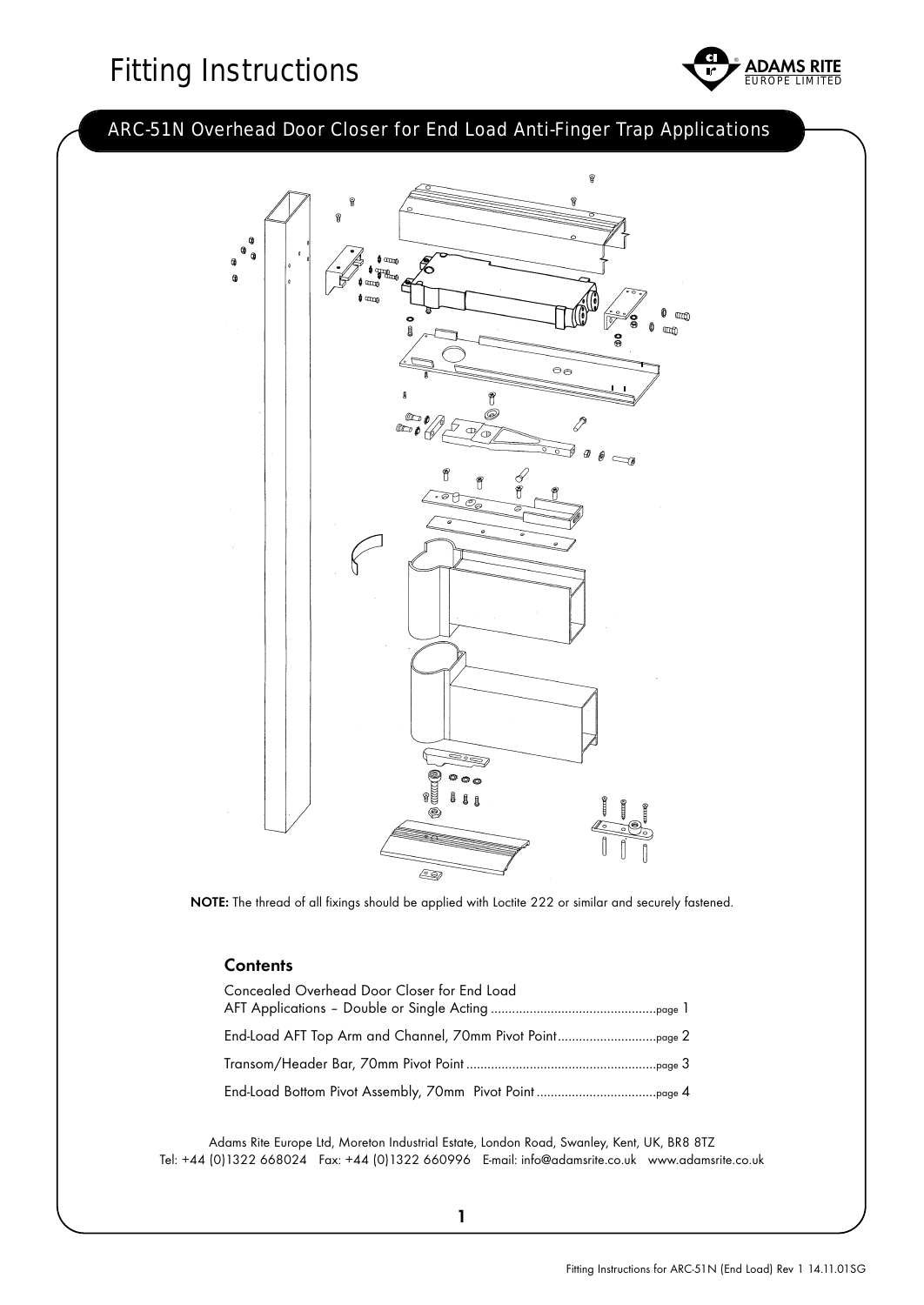#### End-Load Arm Top and Channel, 70mm Pivot Point



Prepare the top rail of the door as detailed, ensuring that the internal faces of the stile and top rail have been cut away to enable the closer spindle to be engaged during door hanging.

Fit steel arm channel to the door top rail using the 4 No. M6 csk screws (D). Fit the 2No. alignment bolts (C) into the arm.

Place the arm into the channel and fit the large countersunk washer and socket head screw (B).

Slide the arm centrally over the small pivot point hole in the rear of the channel and adjust position with screw (A).

Fit the 2No Allen screws and the conical washers (F) after the door has been hung. (see the section entitled To Erect The Door for details)

Tighten all fixings securely.

## To Adjust The Door Closing Speed

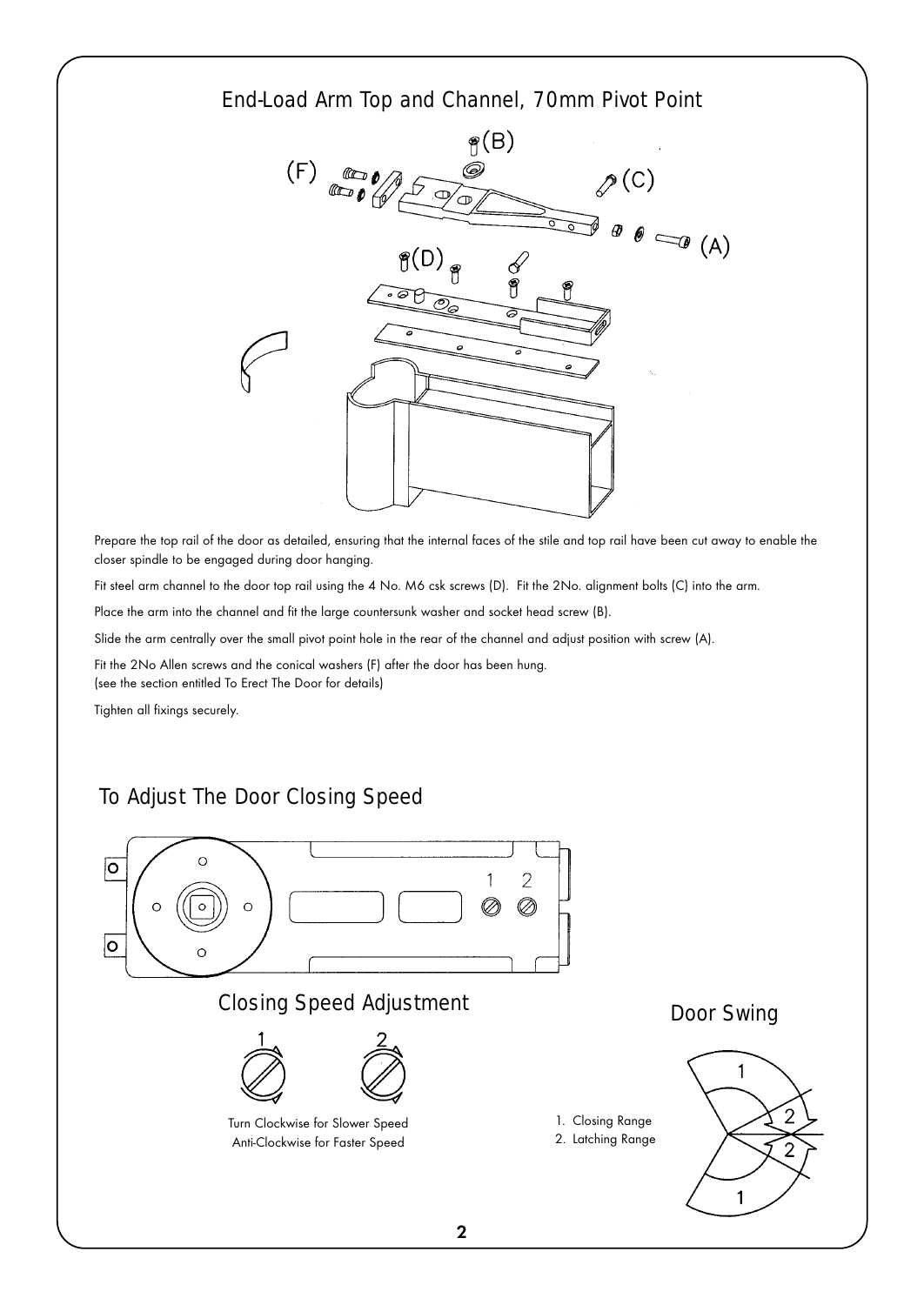

Prepare transom/header bar and cover plate to accept closer as detailed below. Fit jamb bracket to jamb with the 5 No. M5x24mm screws, washers and nuts.

Drill clearance holes and countersink header bar for 2No. M6x10mm screws and 2No. M6x15mm CSK bolts.

Fit steel angle bracket to header bar using the 2No. M6x15mm bolts, locking washers and nuts.

Locate the 2 fixing lugs into jamb bracket and raise the rear end of the closer into position.

Fit the 2No. M6x15mm Hexagon head bolts and flat washers through the angle bracket and the 2No. M6x15mm round head screws and lock washers in to the closer lugs.

Once the 70mm pivot centre has been achieved fasten the M6 bolts securely. Then tighten the 4 x M4 allen head grub screws for extra rigidity. Centralise the closer.